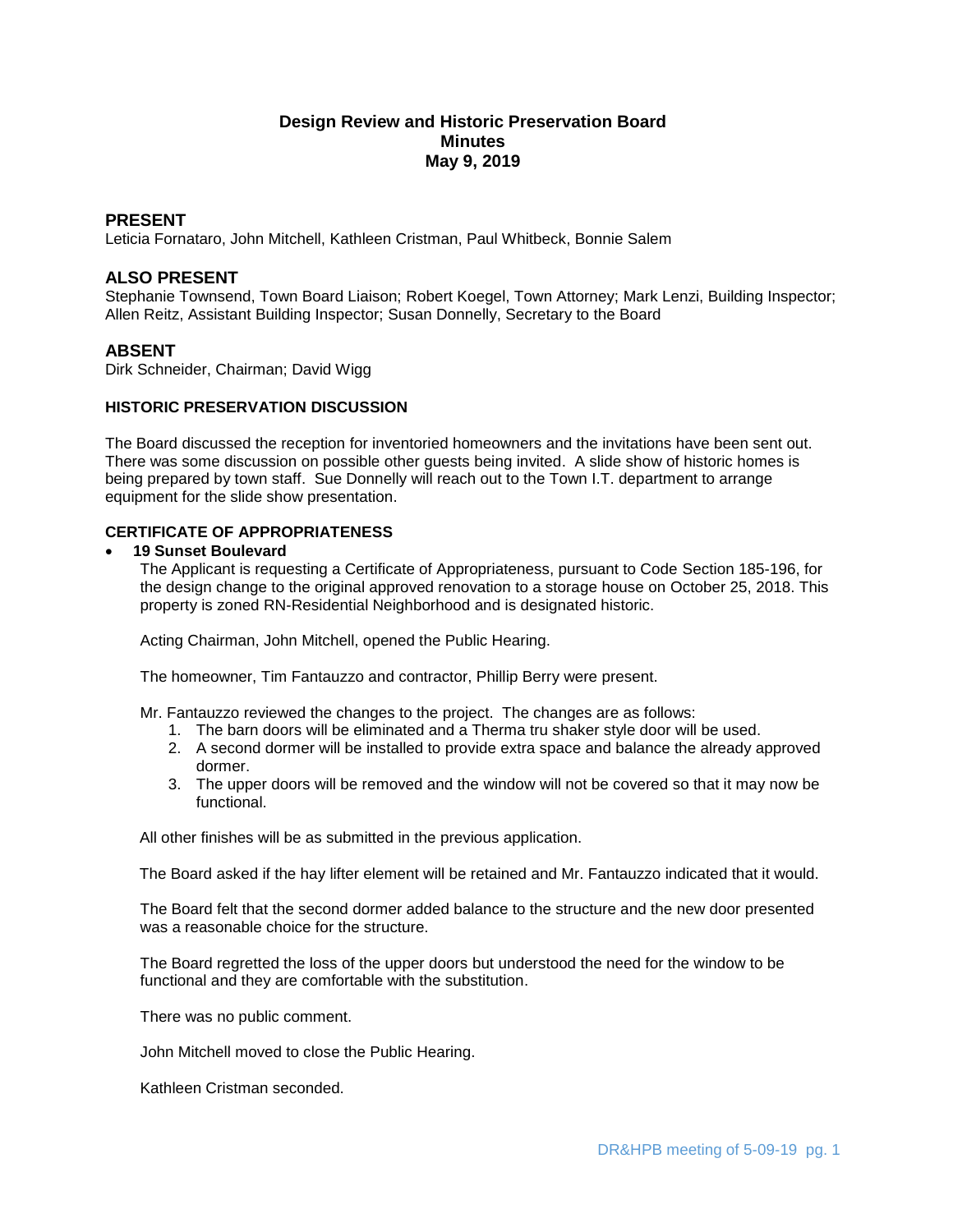All Ayes.

After discussion, a resolution was moved by Board member Bonnie Salem, seconded by Board member John Mitchell, and was voted upon by members of the Board as follows:

| Dirk Schneider    | Absent |
|-------------------|--------|
| Bonnie Salem      | Aye    |
| Paul Whitbeck     | Aye    |
| Kathleen Cristman | Aye    |
| John Mitchell     | Aye    |
| Leticia Fornataro | Aye    |
| David Wigg        | Absent |

The granting of the Certificate of Appropriateness is made subject to the following specific conditions:

- a. All work is to be completed by December 31, 2020.
- b. Materials used will be as noted in the meeting minutes of October 25, 2018.
- c. All work will be performed per plans dated April 12, 2019.

# **RESIDENTIAL APPLICATION FOR REVIEW**

### **3 South Pittsford Hill Circle**

The Applicant is requesting design review for the addition of a garage space to an existing two-car garage. The addition will be approximately 520 sq. ft. and will include new space on the side of the existing garage as well as new space to the rear. The applicant has received approval from the Zoning Board of Appeals for the infringement on the side setback.

No representative was present to discuss the application with the Board.

The Board review the application but was left with many questions.

The Board expressed concerns that the garage design seemed to be taking over the whole house and did not fit into the neighborhood. An alternate design is recommended.

Regarding the present design, the Board needs to see:

- 1. A rendering of the whole house with the proposed garage plan.
- 2. A site map with how the house and addition will sit on the property.

John Mitchell moved to hold the application over. Bonnie Salem seconded.

All Ayes.

#### **RESIDENTIAL APPLICATION FOR REVIEW - NEW**

#### **11 Escena Rise**

The Applicant is requesting design review for the construction of a two story single family home. The home will be approximately 2511 sq. ft. and will be located in the Wilshire Hills subdivision.

Jeff Brokaw of Morrell Builders was present.

The Board complemented the use of only two materials.

The Board expressed concerns about the lack of fenestration on the right side elevation.